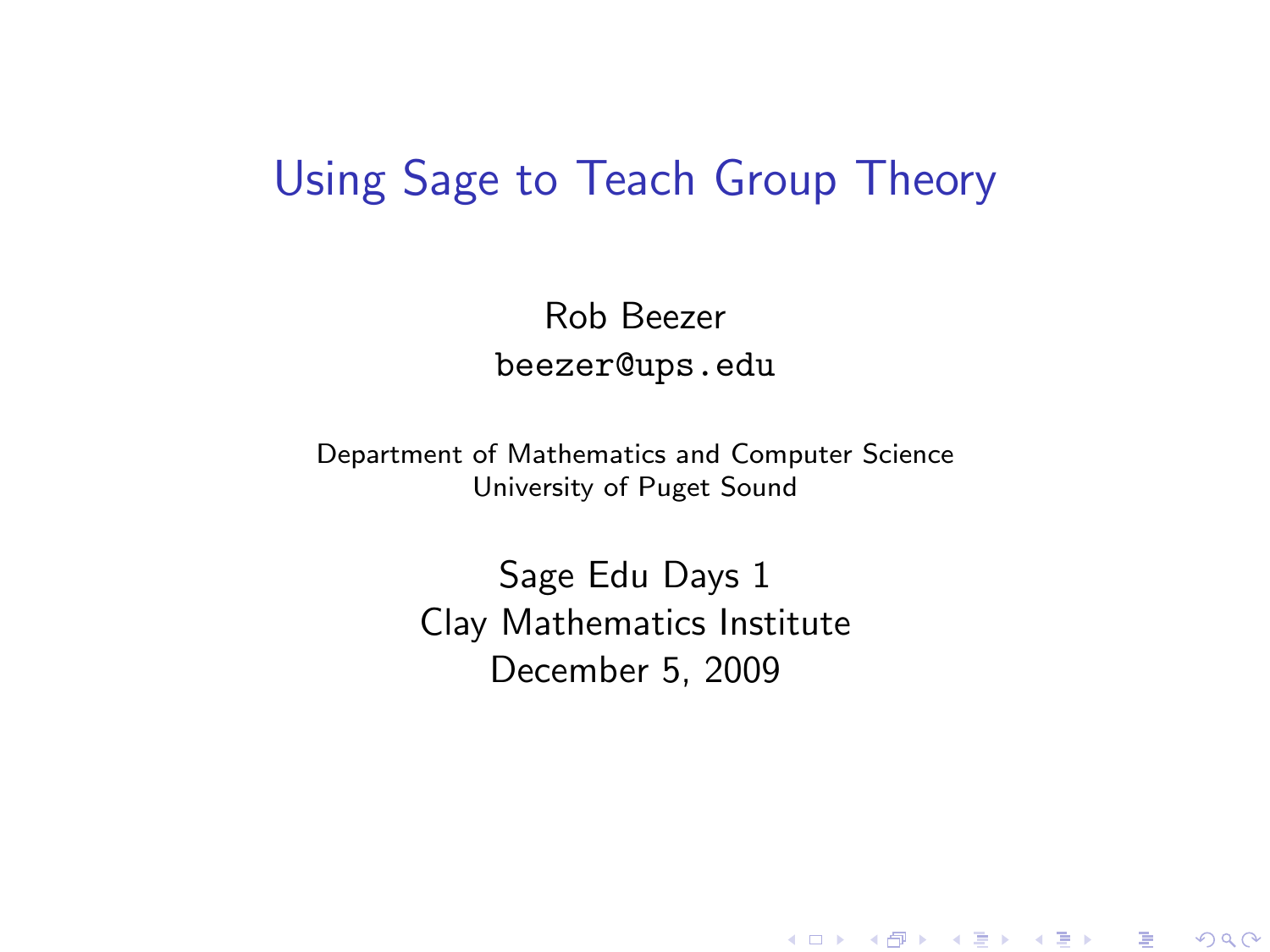#### Undergraduate Group Theory

- Fall: Group Theory
- Spring: Rings, Modules, Fields, Galois Theory
- Nine students, all seniors
	- $\blacktriangleright$  4 Mathematics majors
	- $\triangleright$  3 Math, Computer Science double majors
	- $\blacktriangleright$  1 Physics major
	- $\blacktriangleright$  1 English major
- Introductory programming required for a math major
- Abstract Algebra: Theory and Applications, by Tom Judson
	- ▶ Open-source, at abstract.pugetsound.edu
	- $\blacktriangleright$  Similar to Gallian
	- $\blacktriangleright$  Topics similar to Herstein
	- $\triangleright$  One chapter a week, one Sage exercise set each week

4 0 8

《御本 《君本 《君本》 君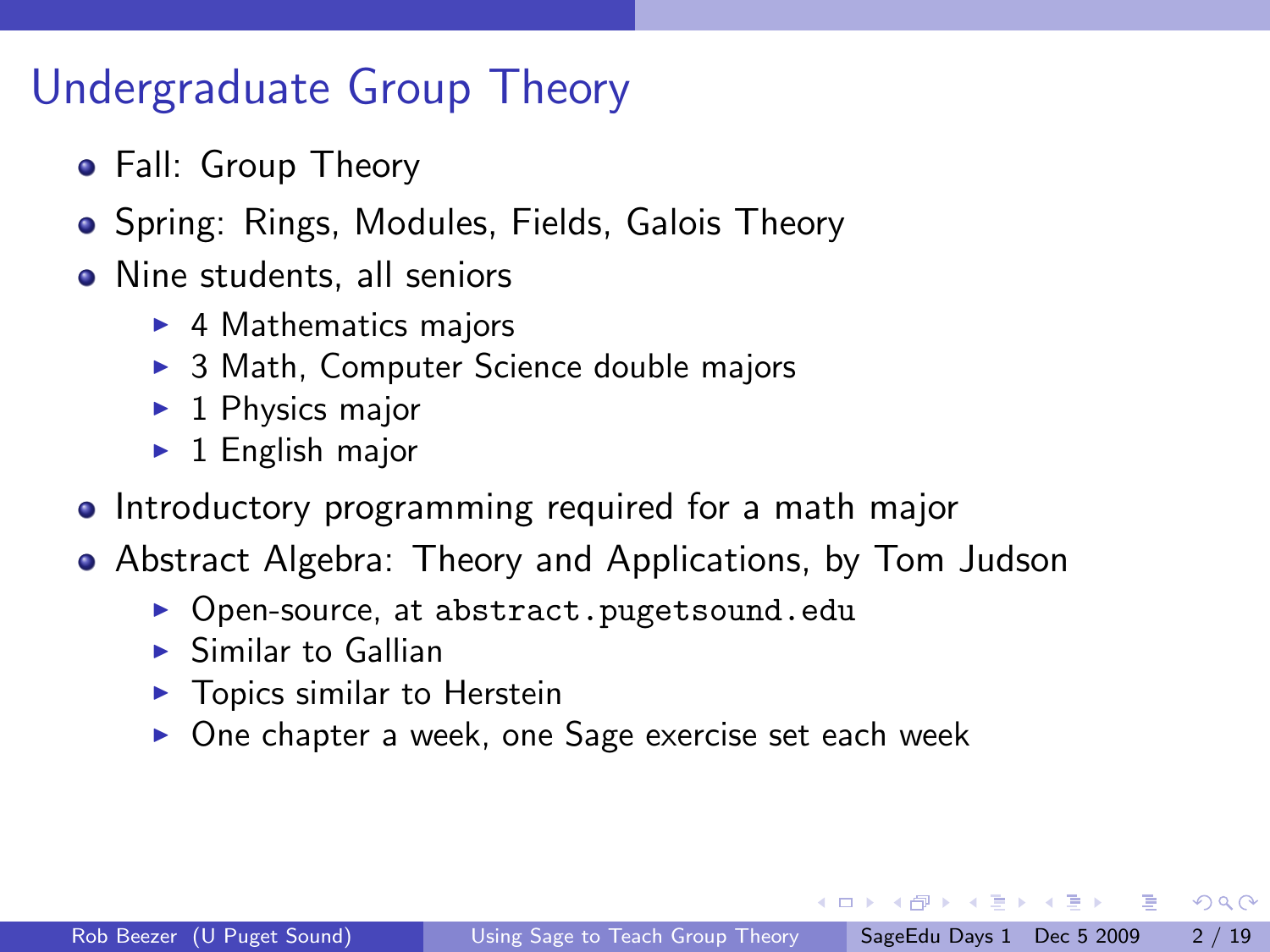# Why Sage?

- Simpler syntax than GAP, almost as powerful for our purpose
- Will be even more valuable for ring theory, field extension topics
- Notebook interface
	- Easy setup (at minimum, sagenb.org)
	- $\blacktriangleright$  Easy for students to learn
	- Students can comment on their work with LATEX
- Python language for simple programming
- Skills transfer
	- $\blacktriangleright$  to other courses
	- $\blacktriangleright$  to other areas of mathematics
	- $\blacktriangleright$  to other areas of life

医单位 医单位

- 30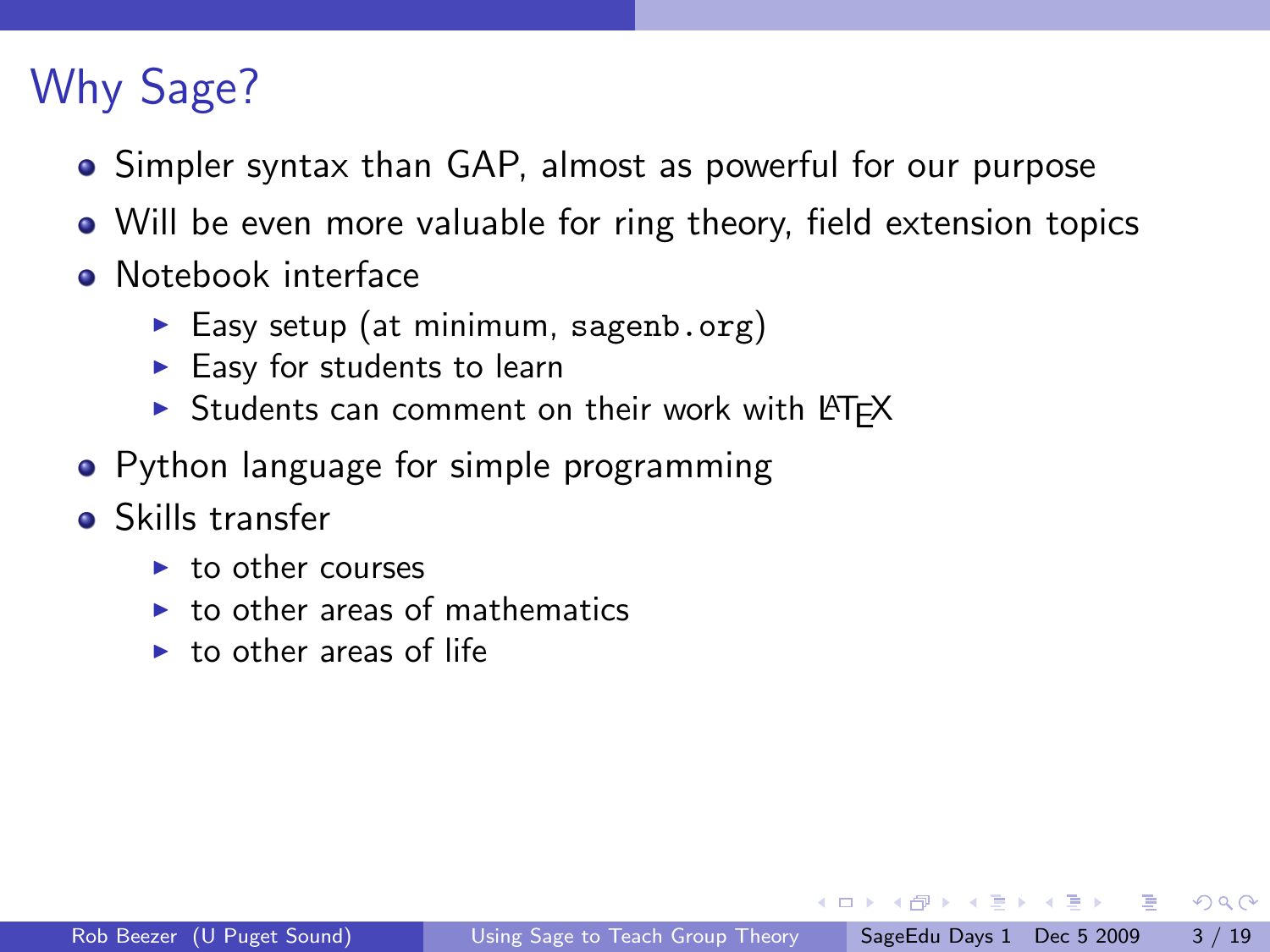### Goals

- **a** Learn basics of
	- $\blacktriangleright$  Sage
	- $\blacktriangleright$  Python
	- $\blacktriangleright$  LAT<sub>E</sub>X
- Become comfortable with calculations in groups
- **•** Form conjectures from long sequences of computations
- **•** Experiment!
- Understand constructive proofs

画

正々 メラメ

**∢ ⊡**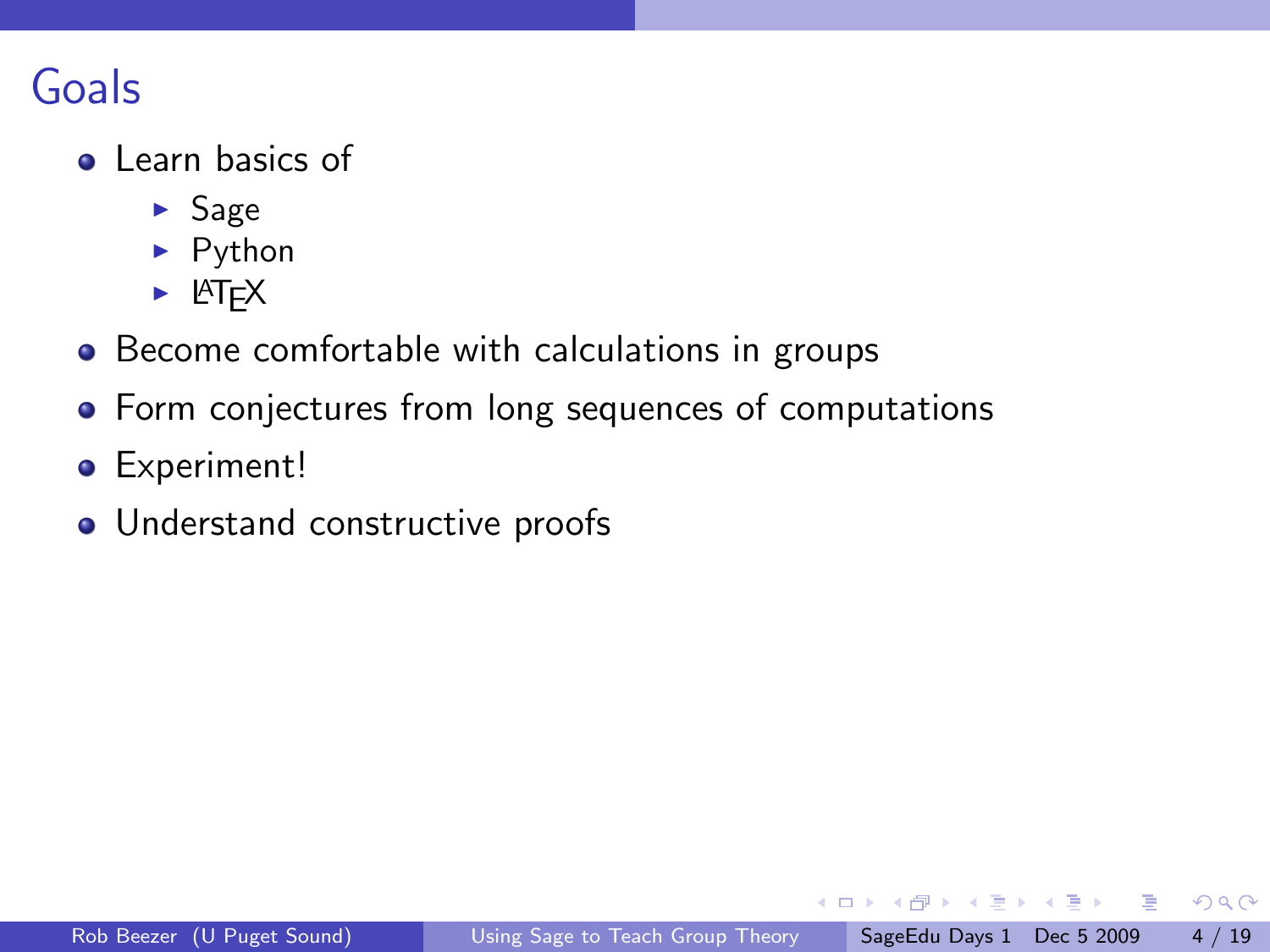- Judson: Proofs, Sets, Equivalence relations
- **One class session on Sage and notebook** 
	- $\triangleright$  Getting started
	- $\triangleright$  Saving, emailing a worksheet
	- $\blacktriangleright$  Help: tab-completion, manuals
- Exercise: Email me one interesting computation
- Developer Project: Implement equivalence relations (wrap GAP?)

ヨメ メヨメ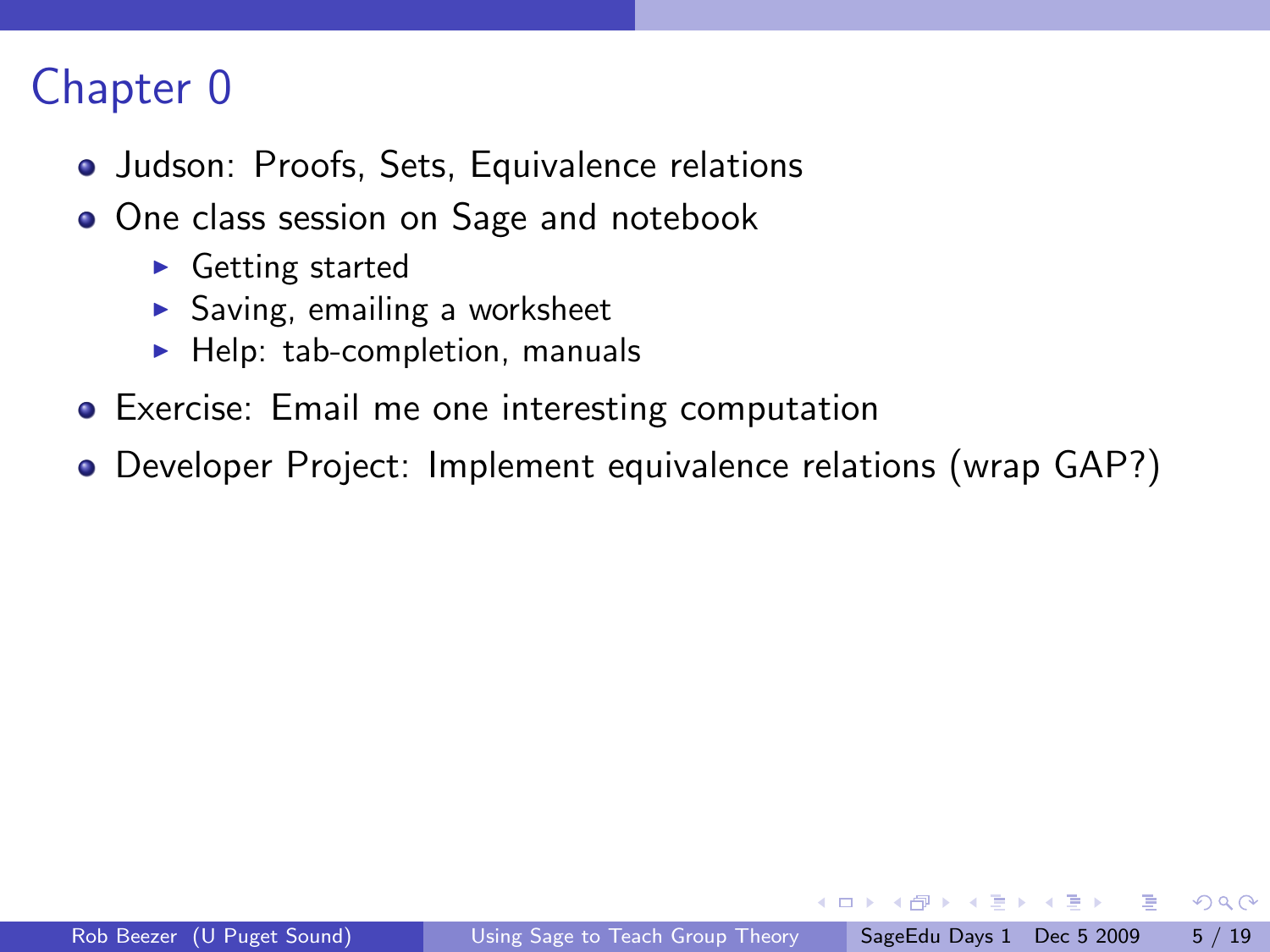- Judson: Induction, Divisibility, Primes, GCD, etc
- **e** Exercise
	- $\blacktriangleright$  Build, check primes
	- ► Compute GCDs
	- $\triangleright$  Relatively prime pair as linear combination equaling 1
	- $\blacktriangleright$  Factorization
	- $\triangleright$  Divisibility checks (mod, div operations)
- Instructions walked them through these steps

化重新润滑脂

4 D F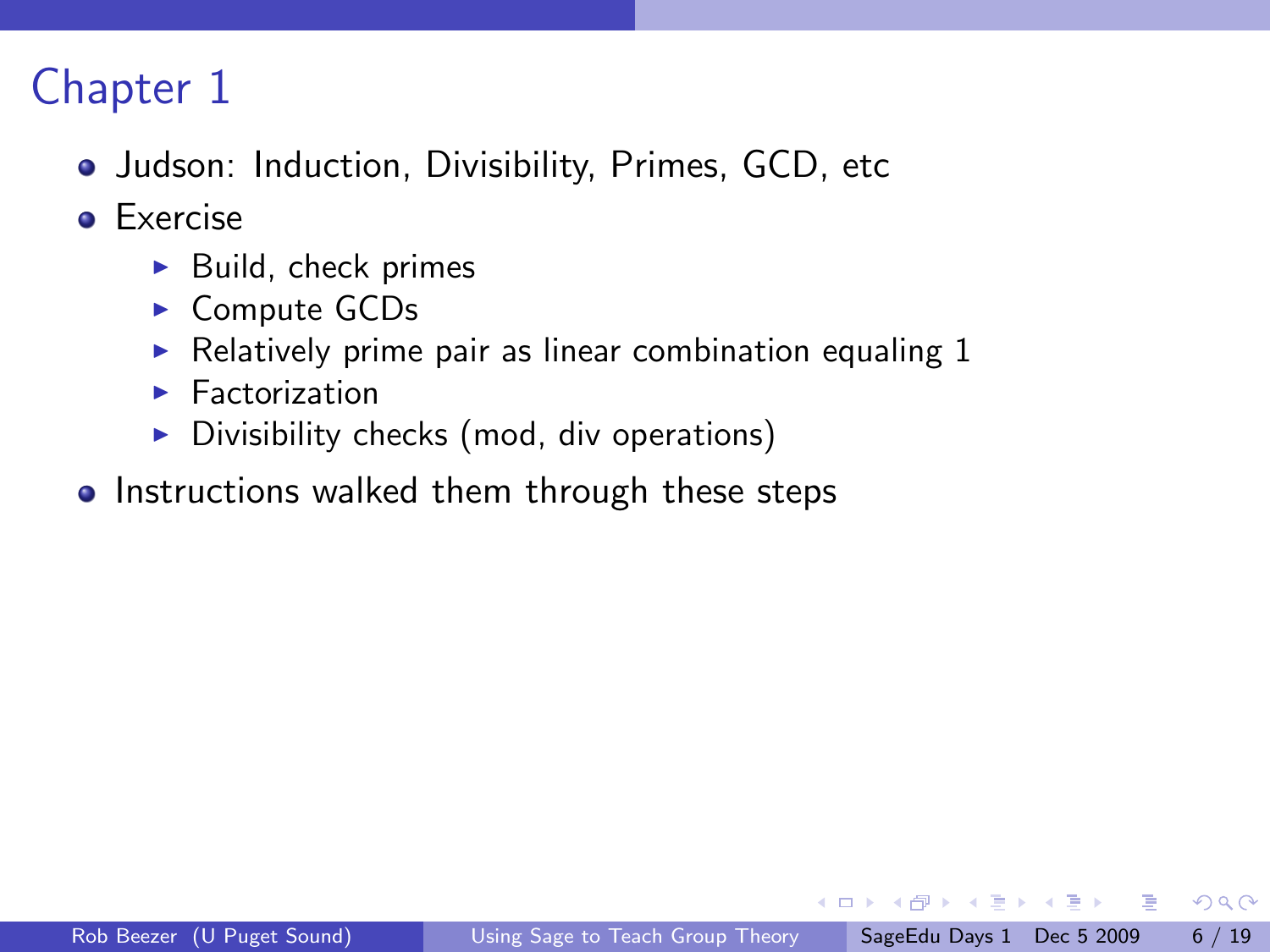- $\bullet$  Judson: Integers mod *n*, Symmetries of plane figures
- Judson: Basics of groups, subgroups
- **•** Exercise
	- Permutation group constructions,  $G = SymmetricGroup(3)$
	- Properties:  $G.\norder(), G.\nabelian()$
	- $\blacktriangleright$  Cayley tables: G.cayley\_table()
	- **Formatted discussion of Cayley tables,**  $S_3$  **vs.**  $C_6$
	- $\triangleright$  Optional: create a subgroup using an abundance of generators using  $H = G$ . subgroup( $[gens]$ ) Check with  $G.is\_subgroup(H)$
- **•** Still learning basics, asked for discussion, some experimentation
- **Developer Project: Improve Cayley tables**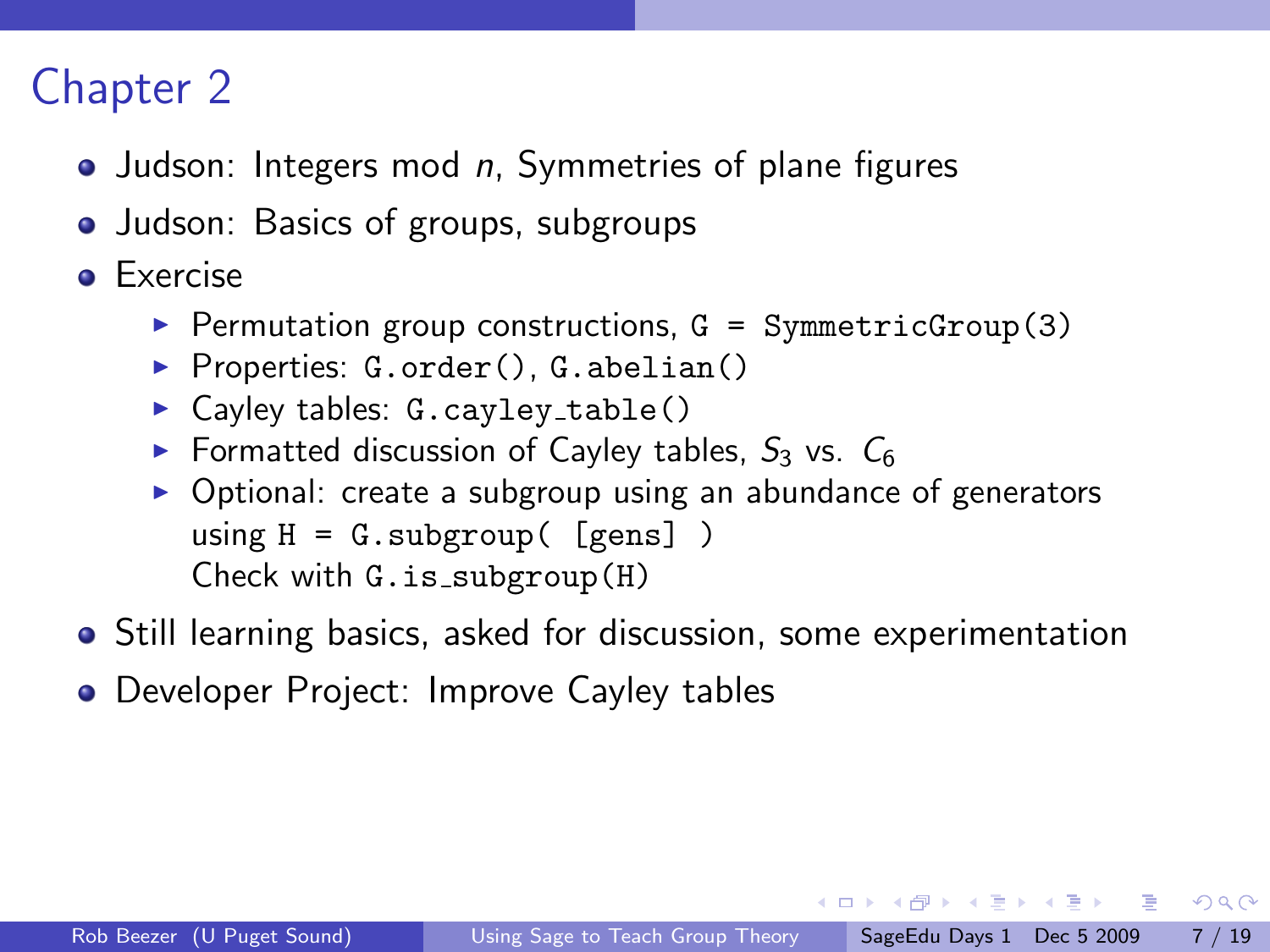- Judson: Cyclic groups, their subgroup structure
- **e** Exercise
	- $\triangleright$  Group of units under multiplication mod 40, mod 49, mod 35 (Only mod 49 is cyclic)
	- Ring:  $R = Integers(40)$
	- $\triangleright$  Group:  $U = Ru$ .list\_of\_elements\_of\_multiplicative\_group()
	- $\triangleright$  Explore orders, cyclic-ness with Python loops
	- $\triangleright$  Open-ended question: conjecture about structure of  $U(n)$
- Basic Python loops, more discussion, more speculation
- Student: Show a group is non-cyclic by lack of generators OR two elements of order two
- Developer Project: Implement the group of units mod n on top of abelian groups

4 日下

イ押 トイヨ トイヨ トーヨー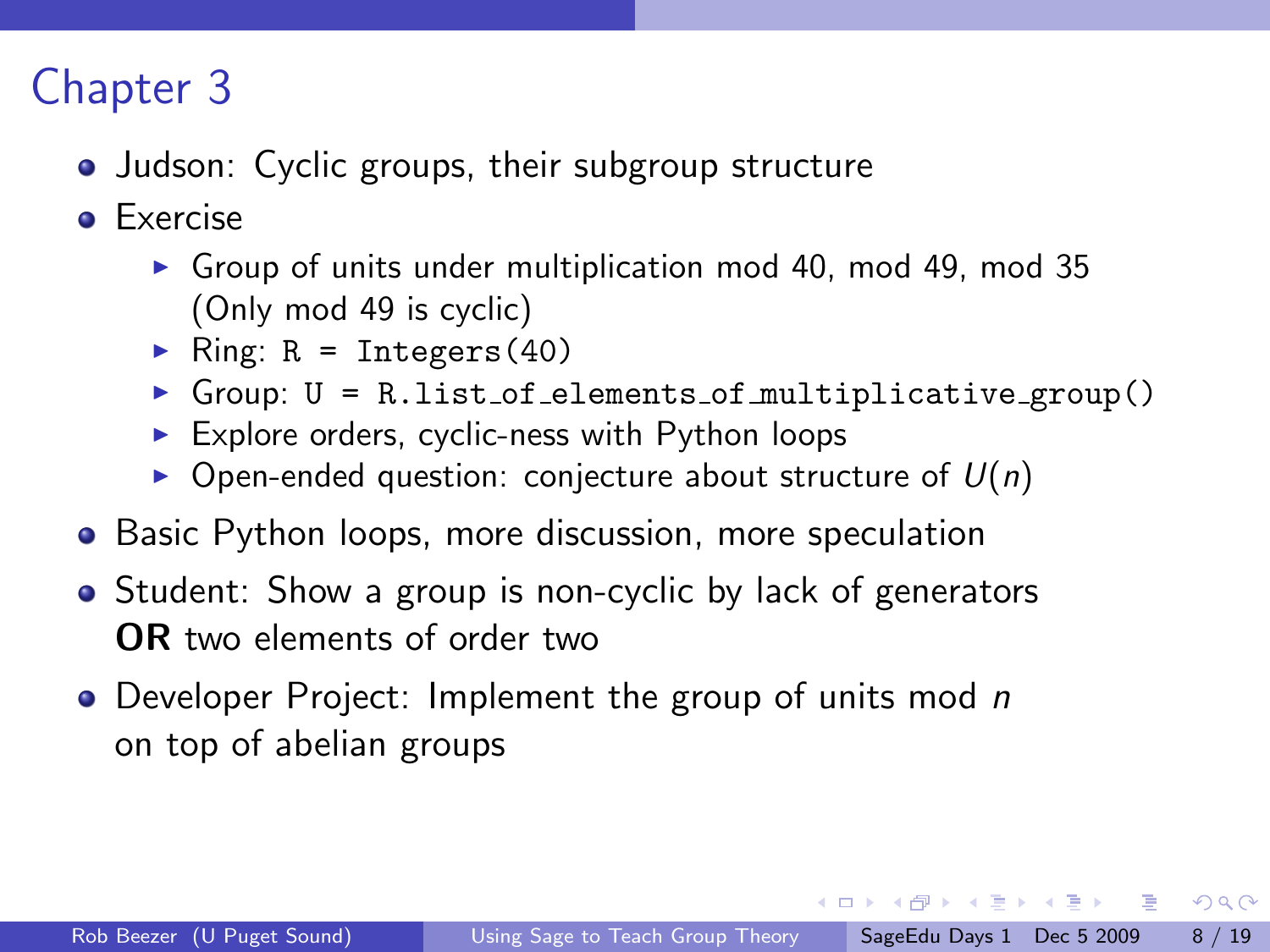- Judson: Permutation groups, cycle structure, alternating group
- **e** Exercise
	- $\triangleright$  Group and element constructions, using cycle notation
	- $\triangleright$  Basic computations: powers, inverses, signs, orders
	- $\triangleright$  Cyclic subgroups via single generator
	- Experiment: Build all subgroups of  $A_4$  "manually"
	- $\blacktriangleright$  Crash Sage? List PermutationGroup(["(1,3)(4,5)", "(1,3)(2,5,8)(4,6,7,9,10)"]) (order 80 640)
- Computational proficiency in permutation groups
- Brute-force experimentation to find subgroups

医单位 医单位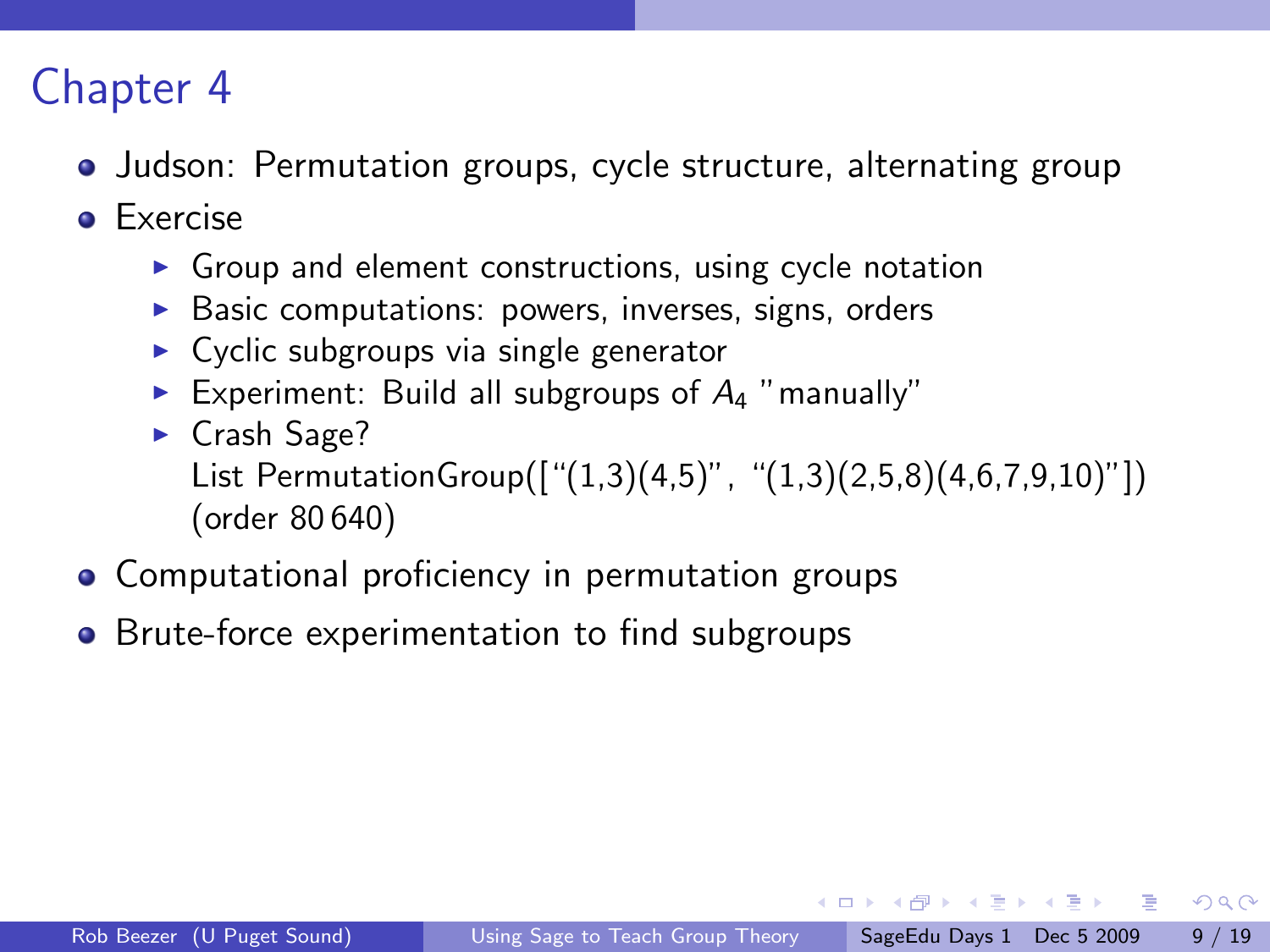- Judson: Cosets, Lagrange's Theorem
- **e** Exercise
	- $\triangleright$  Provided a routine to make all subgroups
	- Experiment: find group, divisor of subgroup such that there is no subgroup of that order (and not  $A_4$  example from class)
	- $\triangleright$  Other items not worth talking about
- Developer Project: all subgroups of a group (GAP gives representatives of conjugacy classes of subgroups)

医单位 医单位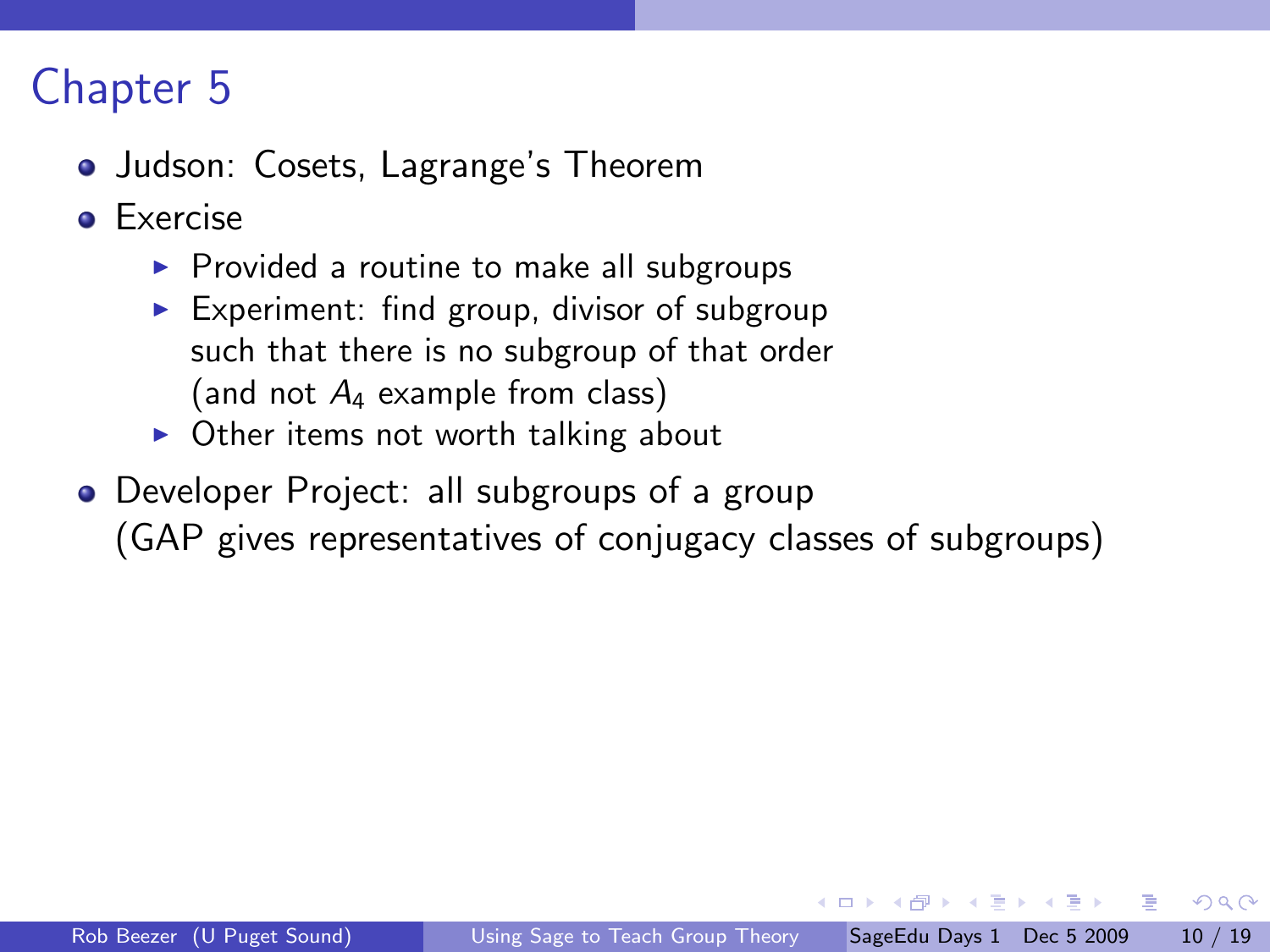- Judson: Isomorphisms
- **o** Exercise
	- $\blacktriangleright$  Permutation representations via Cayley's Theorem (the left or right regular representation)
	- **Practice: Quaternions**
	- $\blacktriangleright$  Z<sub>2</sub>  $\times$  Z<sub>4</sub>
	- $\blacktriangleright$  Units mod 24
	- $\triangleright$  Use Sage commands to verify representation
- Suggested pencil and paper, with Sage as calculator
- Students: Easiest for students who wrote general code
- Students: test question was easier

医单位 医单位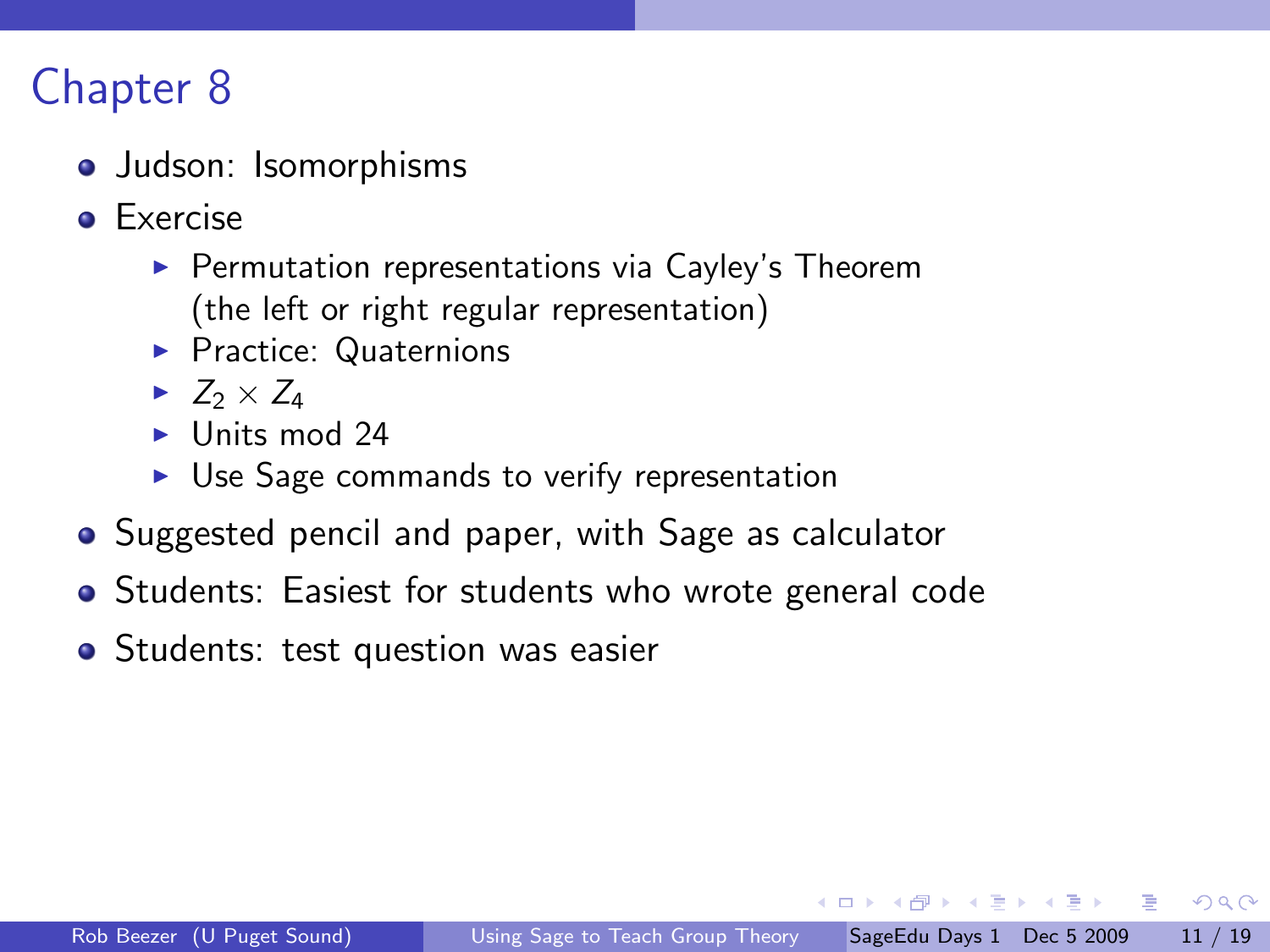#### Chapter 9a

- Judson: Normal subgroups, quotient groups
- **e** Exercise
	- For  $A_4$  and  $D_4$  (dihedral group of order 8):
	- $\blacktriangleright$  All subgroups with provided routine
	- $\triangleright$  Then test left and right coset equality (brute-force)
	- $\triangleright$  Check with G.normal\_subgroups()
	- All quotient groups in  $A_4$  (A4.quotient\_group(N))
- Doubly-nested loops, sorted lists, logic for equalities
- Developer Project: Quotient groups with cosets as elements, not isomorphic permutation groups

母 トマミト マミト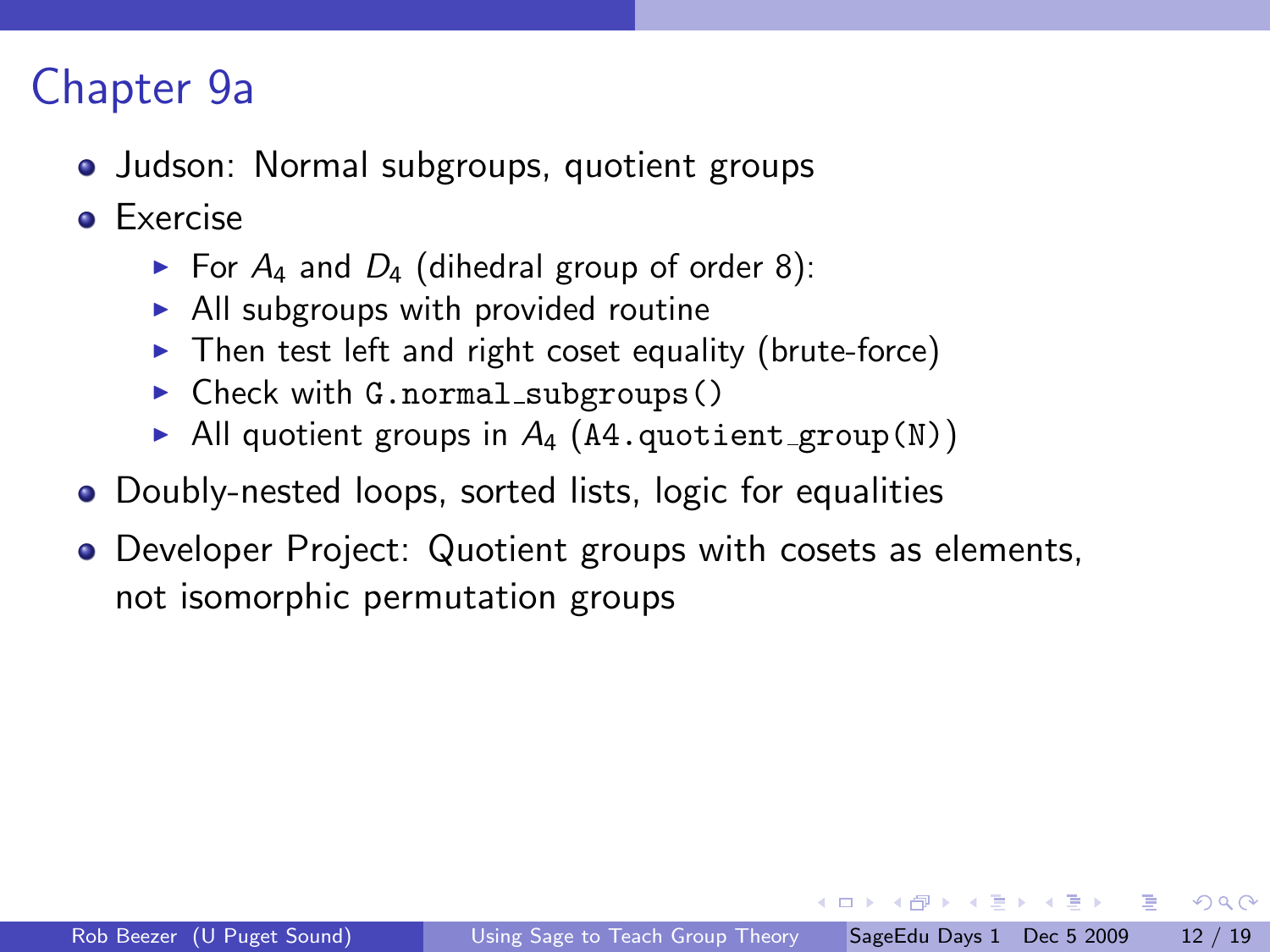### Chapter 9b

- **Judson: Homomorphisms, isomorphism theorems, composition series**
- **o** Exercise
	- $\triangleright$  More normal subgroups, plus simple groups
	- All normal subgroups:  $Z_{40}$  versus  $Z_{41}$
	- All normal subgroups of  $D_n$  (dihedral order 2n) Conjecture pattern (one per divisor of  $n$  (almost!), parity discrepancy
	- $\blacktriangleright$  Higman-Sims group: two generators in  $S_{100}$  at Atlas web page Order is 44 352 000, Sage gets simplicity quickly
- **•** Formulate conjectures
- Work with large examples

医不重 医不重 医二重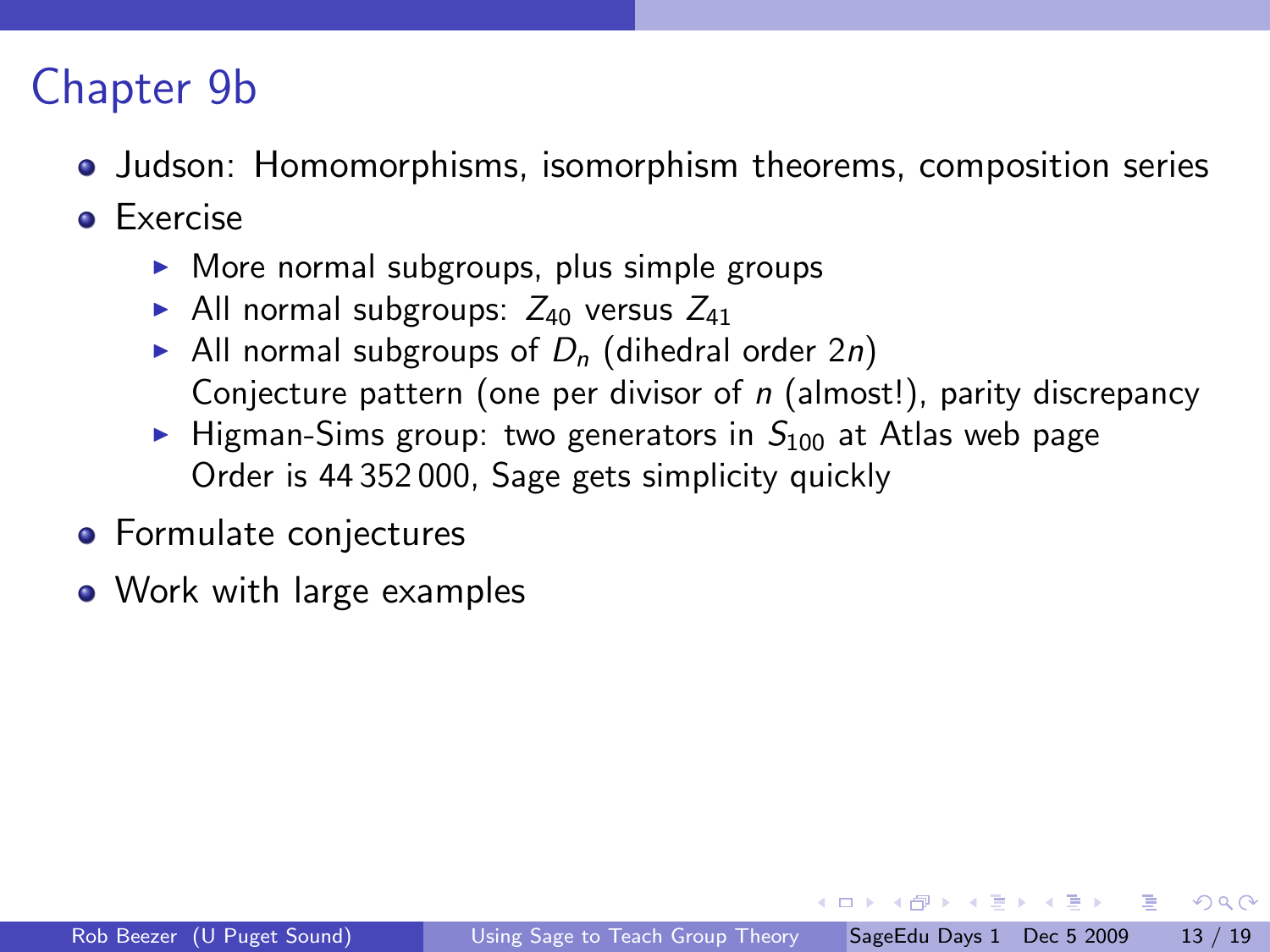- Judson: Classify finite abelian groups
- **e** Exercise
	- $\triangleright$  Walk through constructive proof
	- $\triangleright$  Uses elements of maximal order to build internal direct products
	- ► Units mod 44 $1 = 3^2 7^2$   $(Z_2 \times Z_2 \times Z_3 \times Z_3 \times Z_7)$
	- ▶ Units mod 2312 =  $2^3 17^2$   $(Z_{16} \times Z_4 \times Z_{17})$
	- $\triangleright$  241 in units mod 441 as product of powers of generators brute-force a discrete-log type computation (5 generators)
- Required students read, understand proof
- Student: Very automated approach, and then found a very significant typo in book's proof

押 トマミ トマミト ニヨ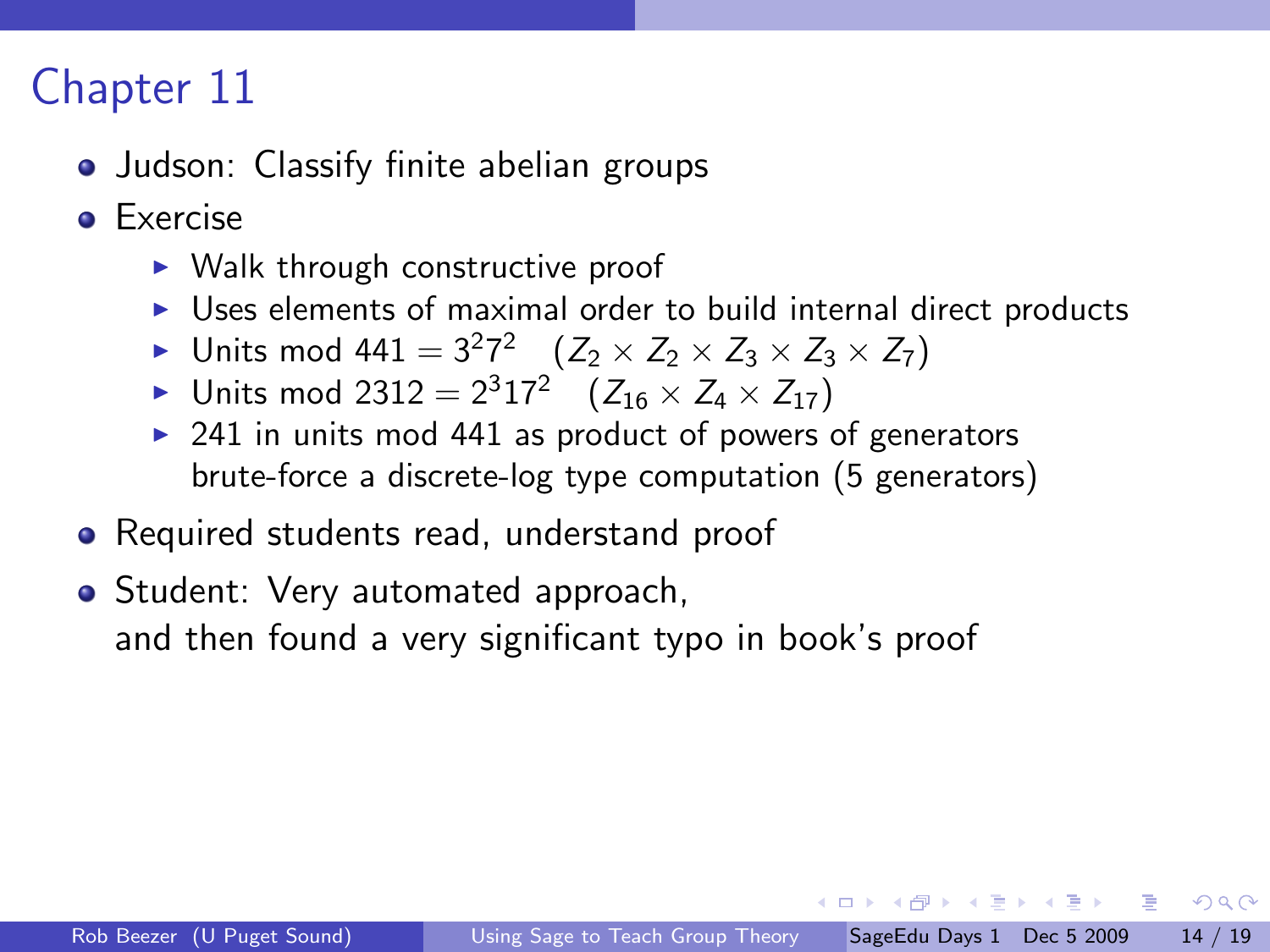- Judson: Group actions
- Class: Half-day on automorphism groups of graph
- **•** Exercise
	- $\triangleright$  Automorphisms of 4-D cube, and "symmetric" graph on 8 vertices  $A = G$ . automorphism\_group()
	- $\triangleright$  Orbits: A.orbits(), see one vertex-transitive, one not
	- $\triangleright$  Recognize "different" vertices in smaller graph
	- $\triangleright$  Stabilizers: B = A.stabilizer(1)
	- $\triangleright$  Orbits of stabilizers: B.orbits()
	- $\triangleright$  Orbits of stabilizers are refinement of distance partition (equal for 4-D cube)
	- $\blacktriangleright$  Higman-Sims group is transitive (see this with orbits)
- More conjectures, experimentation
- Lots of good graph theory in Sage, e.g. constructors, graphics
- Student: having isomorphic stabilizers is an equivalence relation?

 $\equiv$   $\cap$   $\alpha$ 

→ 何 ▶ → ヨ ▶ → ヨ ▶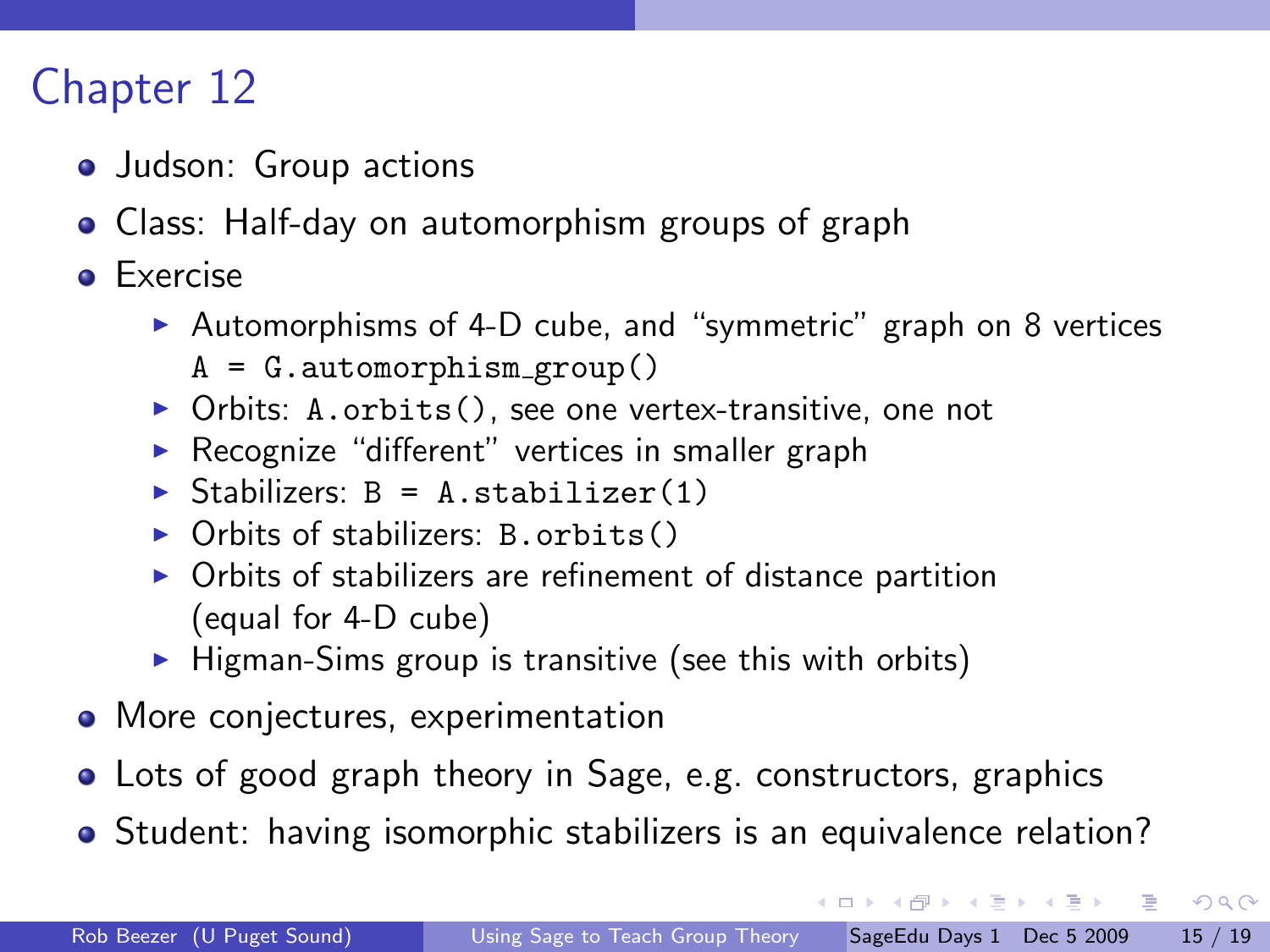- Judson: Sylow theorems
- **e** Exercise
	- $\triangleright$  Sage/GAP gives one Sylow p-subgroup per prime
	- $\triangleright$  Conjugate to build them all, remove duplicates (Second Sylow Theorem)
	- $\triangleright$  For A<sub>5</sub> and dihedral group  $D_{36}$ confirm conditions on number of Sylow subgroups (Third Sylow Theorem)
- Uses now-familiar programming techniques
- Employ a theorem, confirm a theorem

医单位 医单位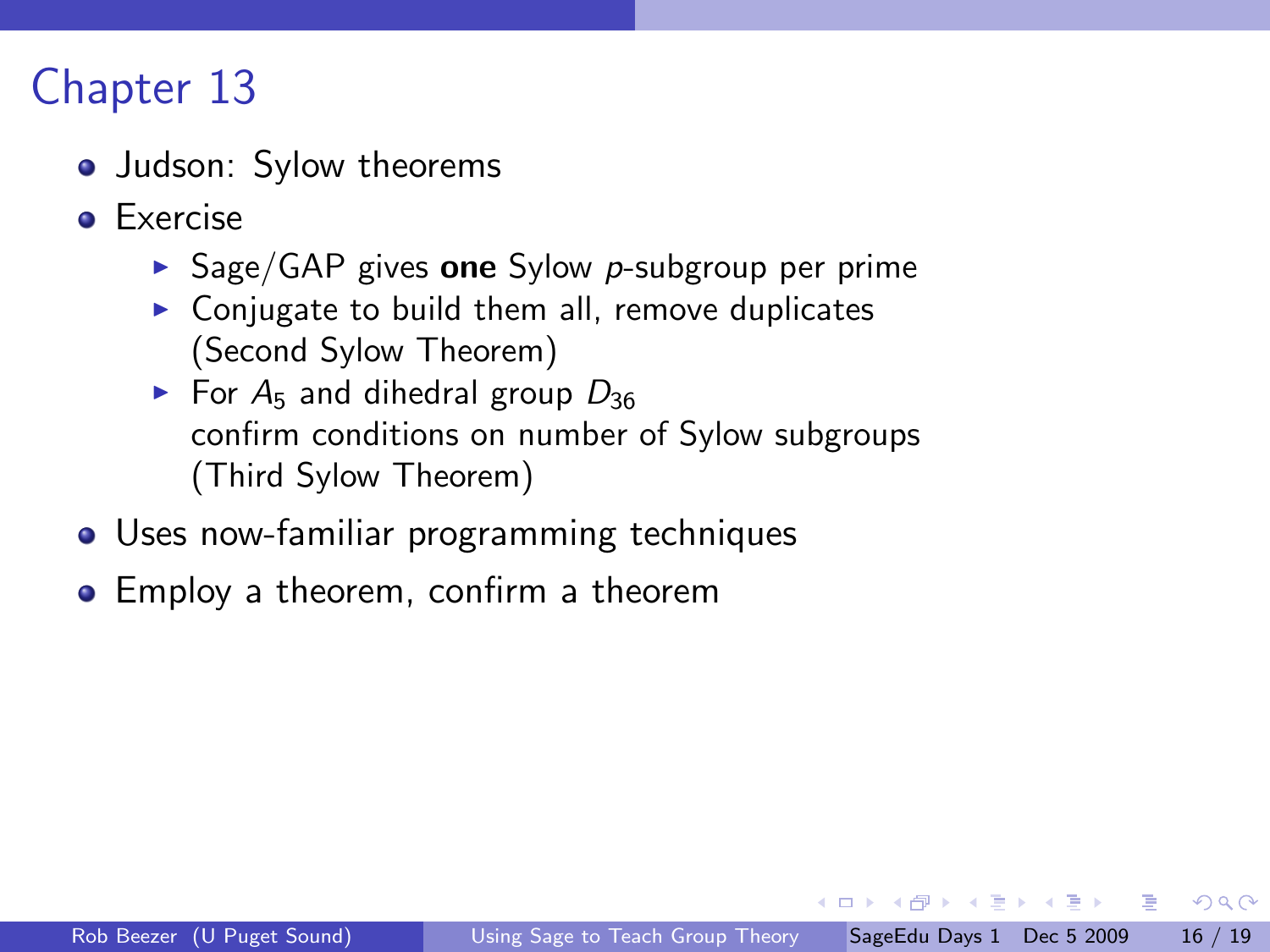#### Student Worksheet

#### Student Worksheet at http://sagenb.org

4.0.3

重

Þ  $\triangleright$   $\rightarrow$   $\Rightarrow$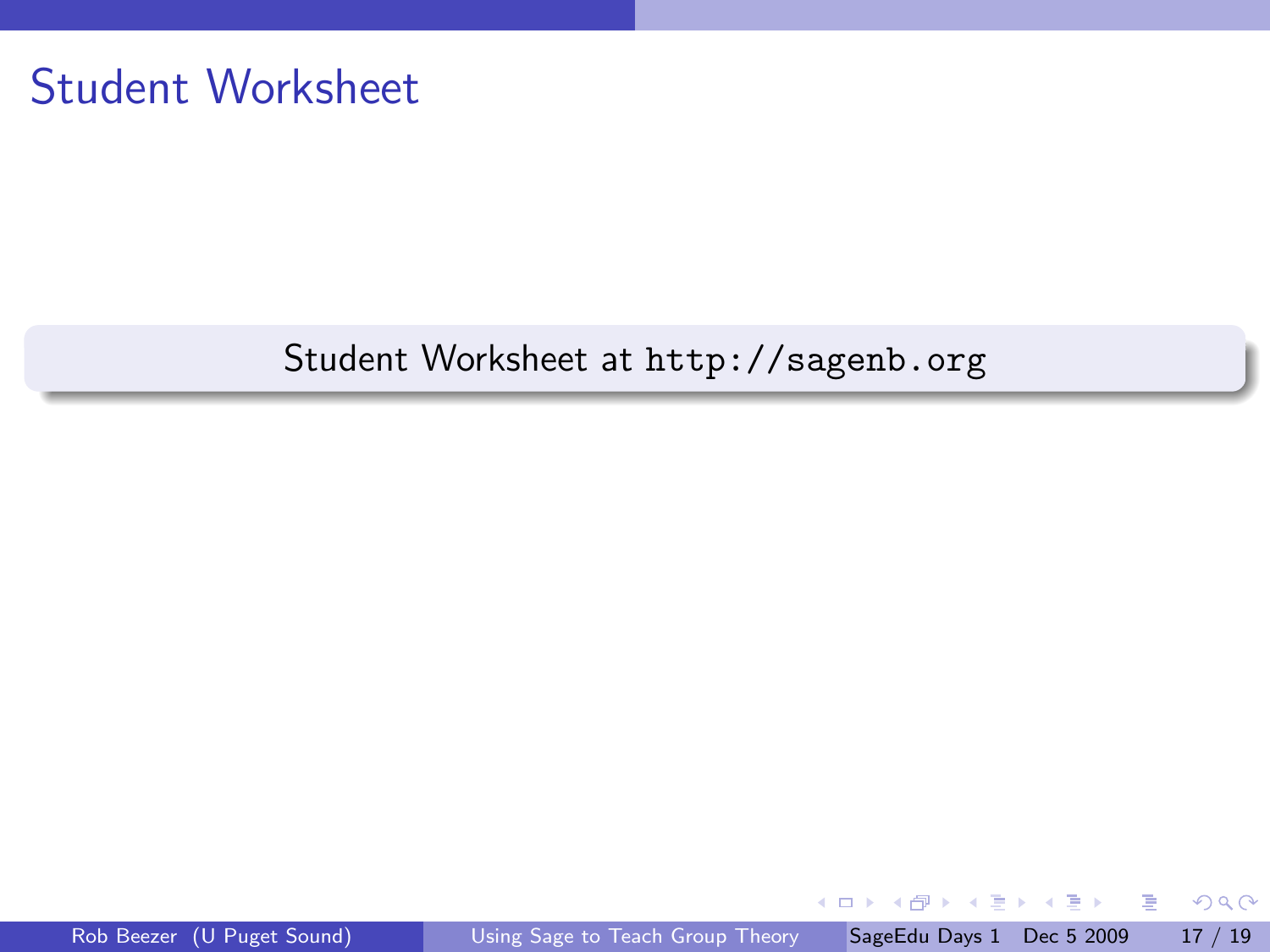#### **Conclusions**

- Better performance on certain test questions, especially relating to constructive proofs (regular representations, finite abelian groups)
- Programming was not an impediment
- Some nontrivial computations (even massive)
- Students: Some good, thoughtful conjectures
- Students: Some interesting algorithmic approaches
- Developer Project: even better tools for managing homework
- Most returning for more in the spring I'm looking forward to it

医毛囊 医牙骨下的